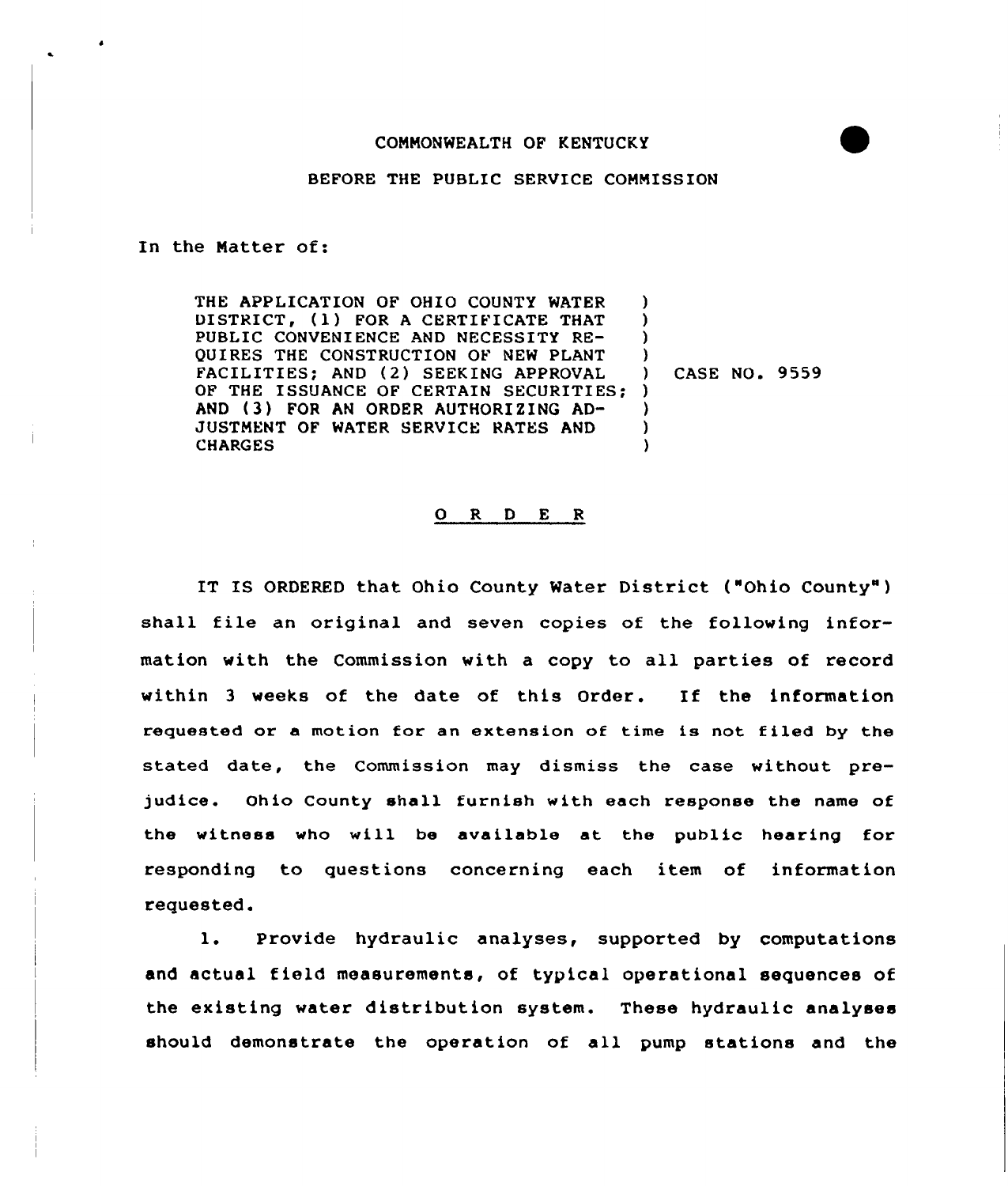empty-fill" cycle of all water storage tanks. Computations are to be documented by a labeled schematic map of the system that shows pipeline sizes, lengths, connections, pumps, water storage tanks, wells, and sea level elevations of key points, as well as allocations of actual customer demands. Flows used in the analyses shall be identified as to whether they are based on average instantaneous flows, peak instantaneous flows, or any combination or variation thereof. The flows used in the analysis shall be documented by actual field measurements and customer use records. Justify fully any assumptions used in the analyses.

2. Provide a summary of any operational deficiencies of the existing water system that are indicated by the hydraulic analyses or that are known from experience

3. Provide hydraulic analyses, supported by computations and field measurements, of typical operational sequences of the complete water distribution system including the proposed additions and extensions. The hydraulic analyses should demonstrate the appropriateness of the engineering design of the proposed construction of additions and extensions. Justify fully any assumptions used in the analyses.

4. Provide a pressure recording chart showing the actual 24-hour continuously measured pressure available at the locations listed below on Ohio County's system. Identify the 24-hour period recorded, the exact location of the pressure recorder and the sea level elevation of the recorder.

a. Water line in the vicinity of the Highway 231 extension.

 $-2-$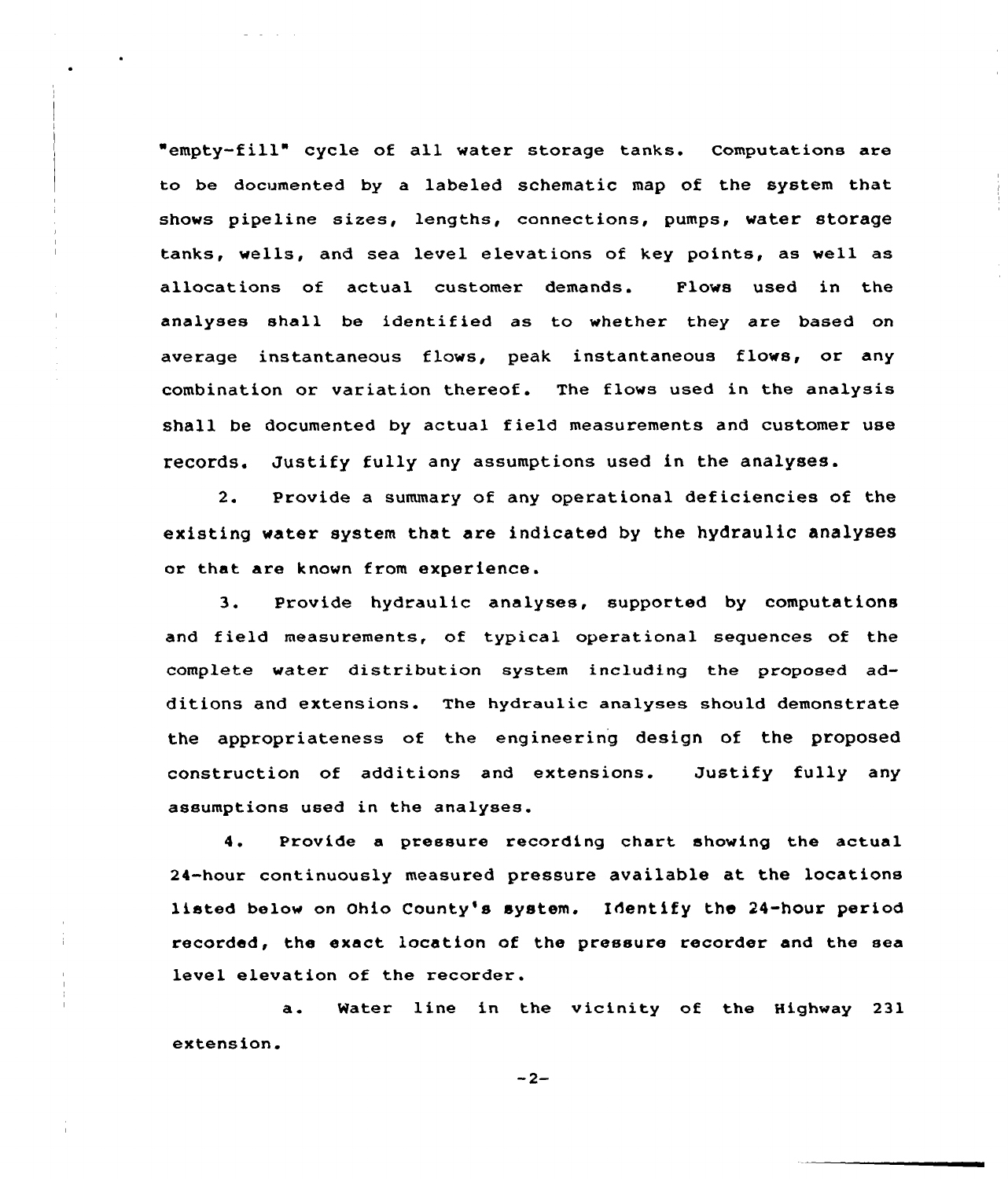extension. b. Water line in the vicinity of the Red Hill Road

c. Water line in the vicinity of the Highway <sup>1544</sup> extension.

d. Water storage tank on Highway 505 near Rosine.

e. Water storage tanks on Highway 231.

f. Mater storage tank on Taylor Nine Road.

g. Water storage tank on Hoover Hill Road.

h. Water storage tank near Echols.

i. On the suction and discharge sides of the existing pump station on Highway 369.

j. On the suction and discharge sides of the existing pump station on Highway 231 north of Hartford.

k. On the discharge side of the high service pumps.

1. On the suction and discharge sides of the existing pump station on Goshen Road.

m. On the suction and discharge sides of the existing pump station on Highway 62.

n. On the suction and discharge sides of the existing pump station on Highway 231 south of Beaver Dam.

5. Provide a narrative description of the proposed daily operational sequences of the water system. Documentation should include the methods and mechanisms proposed to provide positive control of all water storage tank water levels. The narrative descripticn should include an hourly summary of how all tanks will "work" (expected inflow and outflow of water) and how all pumpS

 $-3-$ 

and a company of the